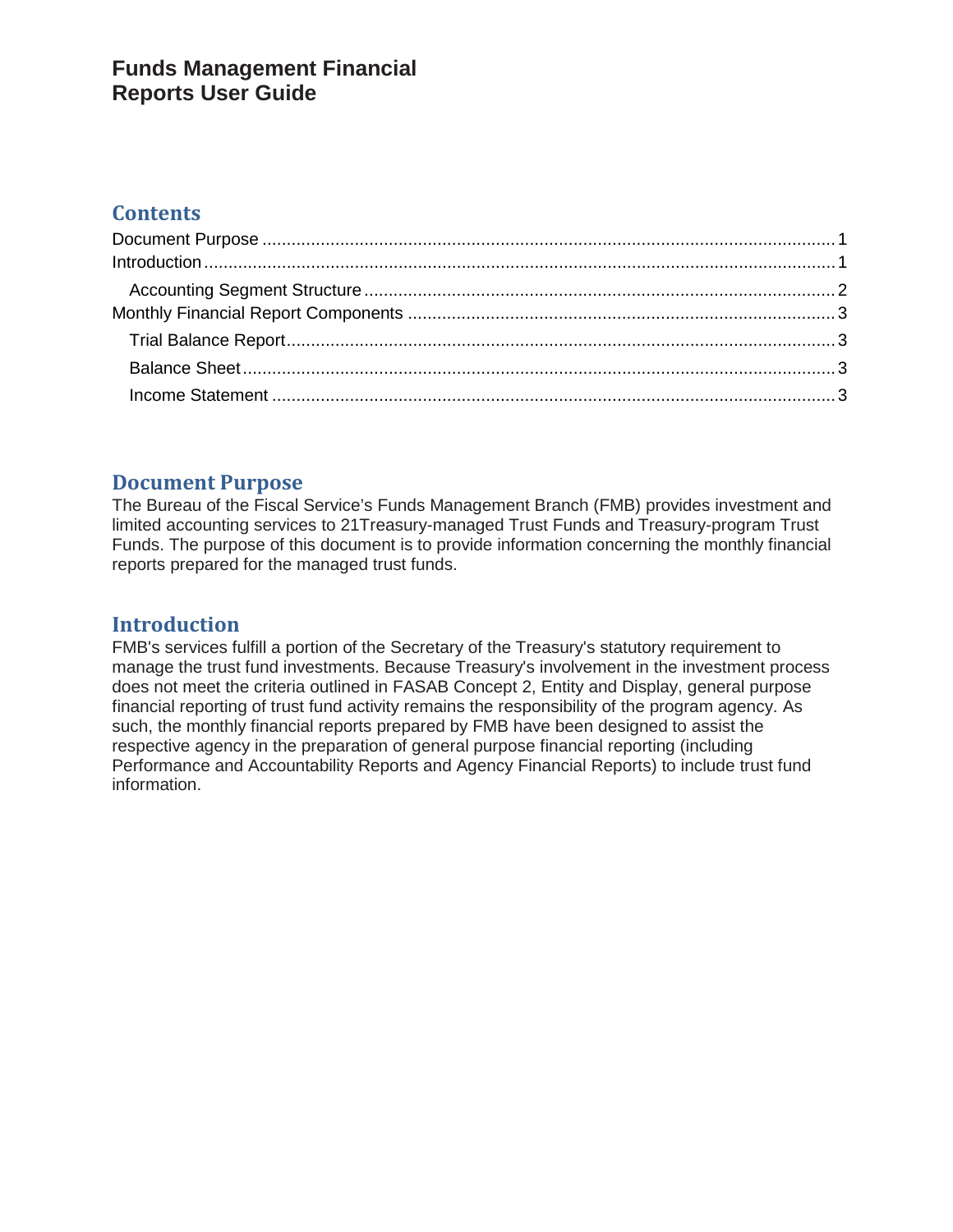## **Funds Management Financial Reports User Guide**

#### <span id="page-1-0"></span>**Accounting Segment Structure**

FMB utilizes the Oracle Federal Financials System to compile the monthly financial reports for the trust funds (for all trust funds excluding the Unemployment Trust Fund). Accounting structure segments critical to the financial report process are as follows:

**Fund** – used to identify the Treasury Account Symbol (TAS), account type, and years of availability

Example: TFM8004DEXXXXXX Naming convention: 3 digit customer code (TFM – Trust Funds Management) + 4 digit main account code + 2 character budget authority type (DE – Direct Exempt) + 4 digit beginning and ending fiscal year of availability (XXXX denotes no-year funding) + 2 digit fund unique identifier (XX means no unique identifier, XD means Discretionary Funds, XM means Mandatory Funds)

**Standard General Ledger/USSGL** –6 digit USSGL account number (see <http://www.fms.treas.gov/ussgl/index.html> for a complete listing of current USSGL values)

Example: 580400 Naming convention: 6 digit USSGL

**Cost Center/CAM1** – used to identify the type/nature of transactions (revenue/receipt types, transfer recipient entity, etc.)

Example: TFMA58004200 Excise Taxes Naming convention: 4 digit customer code (TFM – Trust Funds Management) + 8 digit sub code

**Program** - used to identify sub-accounts associated with individual trust funds

Example: TFMA80041 Federal Supplementary Insurance Trust Fund – Prescription Drug Account Naming convention: 4-digit customer code (TFM – Trust Funds Management) + 4 digit TAS + 1 digit sub code

**Period Name**– used to identify time period to which transactions/financial statements apply 2 digit period number which corresponds to number of the month in the fiscal year (07 is the month of April) along with the 4 digit fiscal year

Example: 2018-07